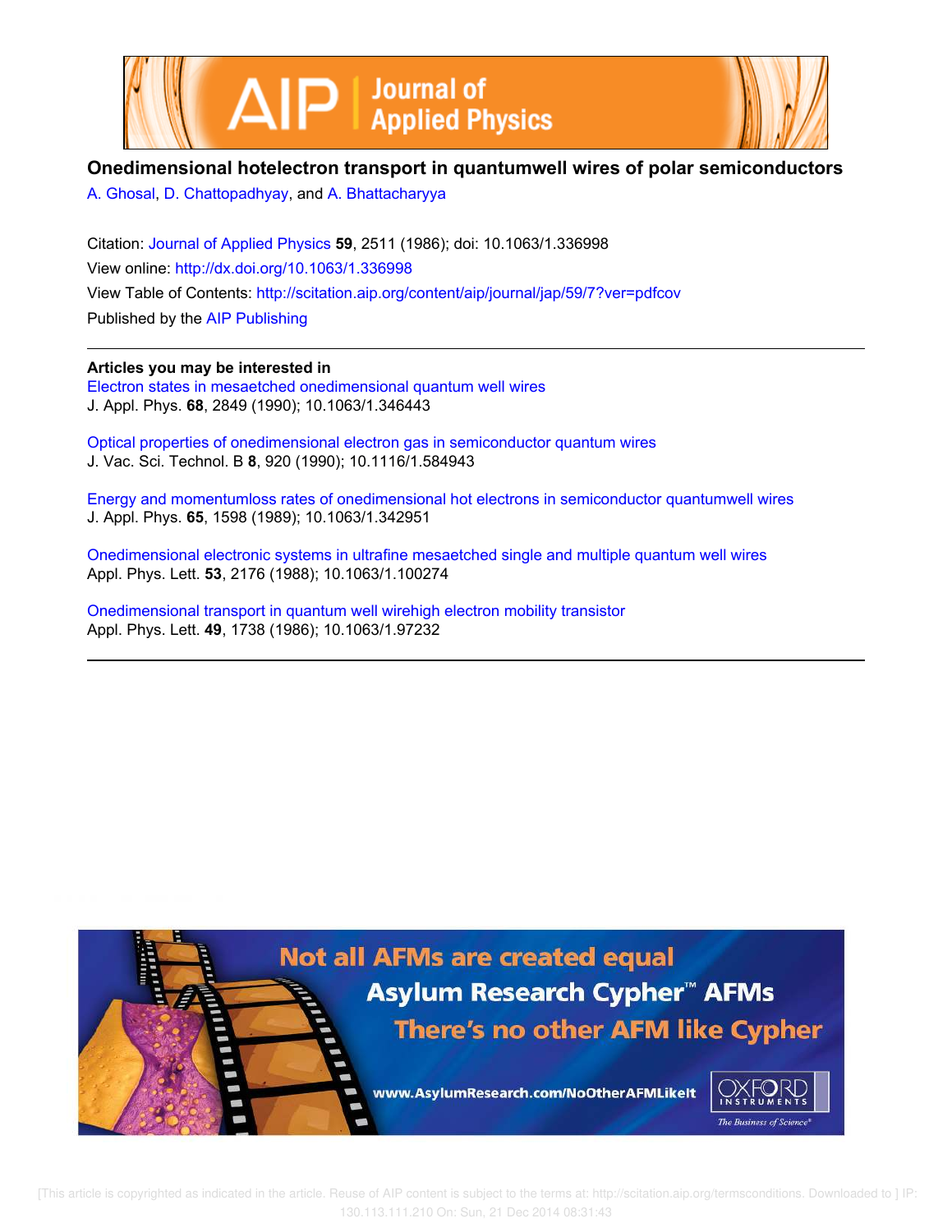# One-dimensional hot-electron transport in quantum-well wires of polar semiconductors

A. Ghosal, D. Chattopadhyay, and A. Bhattacharyya *Institute of Radio Physics and Electronics.* 92 *Acharya Prafulla Chandra Road. Calcutta 700009. India* 

(Received 28 June 1985; accepted for publication 5 December 1985)

The velocity-field characteristics of hot electrons moving one dimensionally in the lowest subband of a polar semiconductor quantum-well wire are obtained on a drifted Maxwellian model and also by the Monte Carlo technique. No negative differential resistance is obtained in contradiction to a previous prediction. The size effects at low temperatures are found to be more significant in the drifted Maxwellian model. Our calculations show that the one-dimensional (I-D) mobility for large transverse widths may be higher than the 3-D mobility.

#### I. INTRODUCTION

Current progress in the growth of fine layers of semiconductors has produced quantum wells in which a smaller band-gap material is confined between the layers of a larger band-gap material. Recently, attempts have been made toward the realization of a "wire" semiconductor quantumwell structure in which the electron gas is quantized in two transverse directions. I Electron transport in these structures is essentially one dimensional (1-D) and takes place in the longitudinal direction. The effect of ionized impurity scattering on the quantum-well transport is significantly small, as "modulation doping" spatially separates the electrons from their parent donor atoms. The structures are therefore characterized by a high electron mobility, particularly at low temperatures. Mobility in the l-D structures may be further enhanced owing to the reduced number of final states during a scattering process which consists of either forward or backward scattering.<sup>2</sup> Quantum-well wire structures thus show promise for application in high-speed devices. In this context, investigations of hot-carrier effects in these structures are of considerable importance.

The major scattering mechanism that needs attention is the polar optic (POP) scattering. The scattering rate in 1-D structures for the POP interaction has been derived by Riddoch and Ridley<sup>3</sup> using the momentum conservation approximation and by Leburton<sup>4</sup> without this approximation. We use Leburton's expressions here to obtain the hot-electron mobility in quantum-well wires. We employ a drifted Maxwellian distribution function<sup>5</sup> as well as the Monte Carlo technique.<sup>6</sup> The latter gives the features associated with the pure POP scattering, while the former gives the results for POP scattering coupled with strong electron-electron (e-e) interactions. Owing to the weakness of ionized impurity scattering, e-e interactions may dominate in energy and momentum exchanges in quantum wells for sufficiently large carrier concentrations to enforce a drifted Maxwellian distribution function characterized by a drift wave vector and an electron temperature. At a lattice temperature of 30 K such a dominance would occur for linear electron concentrations above  $3 \times 10^5$  cm<sup>-1</sup> over the field range of interest here. Photoluminescence studies in two-dimensional (2-D) structures have indeed indicated the establishment of an electron temperature.<sup>7</sup>

We also study here the effect of the size of the "wire" cross section on the electron mobility. Our results show that the 1-D mobility may be higher than that for the 3-D electrons. The possibility of the occurrence of a negative differential resistance (NDR) at low temperatures, as predicted by Riddoch and Ridley,<sup>3</sup> however, is contradicted.

#### II. MODEL AND METHOD

We use the infinite-well approximation and assume the extreme quantum limit condition (EQL), i.e., the electrons occupy the lowest subband. The electron energy is given by

$$
E_t = E + E_0, \tag{1}
$$

where

$$
E = \frac{\hbar^2 k_x^2}{2m},\tag{2}
$$

and

$$
E_0 = \frac{\hbar^2 \pi^2}{2m} \left( \frac{1}{L_y^2} + \frac{1}{L_z^2} \right).
$$
 (3)

Here  $\hbar$  is Planck's constant divided by  $2\pi$ ,  $k_x$  is the longitudinal component of the electron wave vector, *m* is the effective mass, and  $L<sub>x</sub>$  and  $L<sub>z</sub>$  are the transverse dimensions of the quantum-well wire.

The details of the drifted Maxwellian and the Monte Carlo methods used in our analysis are given below.

#### A. Drifted Maxweillan method

The electron temperature  $T<sub>e</sub>$  and the drift wave vector  $d$ associated with the distribution function are determined from the energy and the momentum balance equations.<sup>5</sup> For the I-D transport problem, these balance equations read

$$
ev_{d}F + \frac{1}{\sqrt{\pi k_{B}T_{\epsilon}}} \int_{0}^{\infty} \left(\frac{\partial E}{\partial t}\right)_{\text{POP}} \exp\left(\frac{-E}{k_{B}T_{\epsilon}}\right) E^{-1/2} dE = 0,
$$
\n(4)

and

$$
eF + \left(\frac{2m}{\pi}\right)^{1/2} \frac{v_d}{(k_B T_e)^{3/2}} \int_0^\infty \left(\frac{\partial p}{\partial t}\right)_{\text{POP}} \times \exp\left(\frac{-E}{k_B T_e}\right) dE = 0,
$$
 (5)

2511 J. Appl. Phys. 59 (7), 1 April 1986 0021-8979/86/072511-03\$02,40 © 1986 American Institute of Physics 2511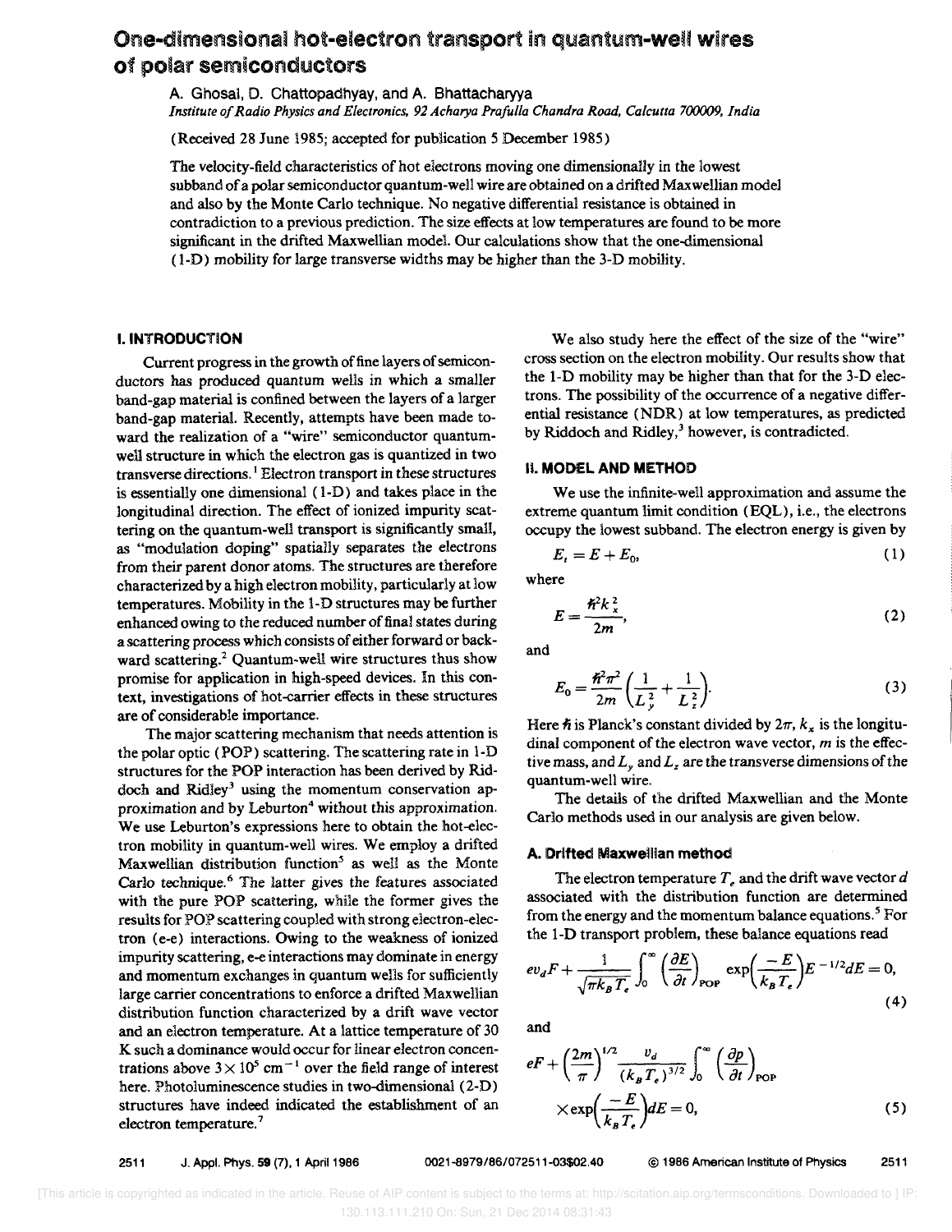where  $F$  is the electric field applied along the longitudinal direction of the wire structure, *e* is the electron charge,  $k_B$  is the Boltzmann constant,  $v_d$  is the drift velocity given by  $v_d = \hbar d / m$ , and  $(\partial E / \partial t)_{\text{pop}}$  and  $(\partial p / \partial t)_{\text{pop}}$  are the rates of cbange of electron energy and momentum due to the POP scattering.

If  $\hbar \omega$  represents the optic phonon energy, we have<sup>8</sup>

$$
\left(\frac{\partial E}{\partial t}\right)_{\text{POP}} = \hbar \omega \left(\sum_{q_a} \frac{1}{\tau_a} - \sum_{q_c} \frac{1}{\tau_e}\right) \tag{6}
$$

and

$$
\left(\frac{\partial p}{\partial t}\right)_{\text{POP}} = \sum_{q_a} \hbar q_a \left(\frac{1}{\tau_a}\right) - \sum_{q_c} \hbar q_c \left(\frac{1}{\tau_e}\right),\tag{7}
$$

where  $\tau_a^{-1}$  and  $\tau_e^{-1}$  are the scattering rates out of the state  $k_x$ due to the absorption and emission of phonons with longitudinal wave vector components  $q_a$  and  $q_a$ , respectively;  $\Sigma$  denotes summation over the possible values of  $q_a$  and  $q_e$ . The detailed expressions of  $\tau_a^{-1}$ ,  $\tau_e^{-1}$ ,  $q_a$ , and  $q_e$  are obtained from Ref. 4.

#### B. Monte Carlo method

The Monte Carlo method follows the same general pattern as described by Fawcett *et al.*<sup>6</sup> Absorption and emission processes are treated separately and self-scattering is included. Random numbers are generated to determine the time of flight of the electron before scattering and the type of scattering terminating the flight. Once the type of scattering is selected, the longitudinal component of the phonon wave vector involved in the scattering and hence the final state after the scattering are automatically determined. This is different from the 3-D case where more random numbers need to be generated to determine the final state of the electron after the scattering.<sup>5</sup>

A singularity in the phonon emission rate is introduced at  $E = \hbar \omega$  owing to the 1-D density of states.<sup>3,4</sup> Beyond this singularity, the emission rate drops off rapidly with increasing electron energy. The singularity is avoided in our calculations by assuming that the scattering rate in the energy range  $E = \hbar \omega$  and  $E = 1.07 \hbar \omega$  is equal to that at  $E = 1.05$  $\hbar\omega$ . The results are insensitive to this choice since a very strong emission rate in a small range of energy beyond  $E = \hbar \omega$  is maintained.

#### III. COMPUTED RESULTS AND DISCUSSIONS

Calculations are done here using the material parameters ofGaAs listed in Table I. Figure I shows the variation of the drift vdocity with electric field. The drift velocities at the lattice temperature of 30 K are found to be larger than these at 300 K owing to the reduced electron-phonon interactions at a lower temperature. The drifted Maxwellian calculations yield drift velocities lower than those obtained by

TABLE I. Material parameters of GaAs.

| Effective mass $(m)$                | $0.6103 \times 10^{-31}$ kg               |
|-------------------------------------|-------------------------------------------|
| Optical phonon temperature $(T_m)$  | 419 K                                     |
| Static permittivity $(\epsilon)$    | $1.133 \times 10^{-10}$ Fm <sup>-1</sup>  |
| Optical permittivity $(\epsilon_n)$ | $0.9651 \times 10^{-10}$ Fm <sup>-1</sup> |



FIG. 1. Variation of drift velocity with electric field in a quantum-well wire at lattice temperatures of 300 and 30 K. Curves a through d are obtained in the drifted Maxwellian model and curves e and f are obtained in the Monte Carlo method.  $L_y = L_z = L_0$  for curves a, b, and e; and  $L_y = L_z = 5L_0$  for curves c, d, and f, where  $L_0 = (\hbar/2m\omega)^{1/2}$ .

the Monte Carlo method. In the Monte Carlo simulation the number of electrons falls off sharply above  $\hbar \omega$  due to the emission of optic phonons.<sup>6</sup> In the drifted Maxwellian model, however, the sharing of energies due to the e-e interactions increases the number of electrons in the high-energy tail of the distribution function beyond  $E = \hbar \omega$ . As the scattering rates for such energies are greater than those for energies less than  $\hbar\omega$ , the velocities calculated in the drifted Maxwellian approximation are lower.

Riddoch and Ridley, $3$  and Ridley<sup>9</sup> have predicted that an NDR may occur in I-D and 2-D transport at low temperatures due to the differences in the scattering rates above and below the threshold for emission of polar optic phonons. Ridley9 has estimated on the basis of a crude model that the threshold field for the NDR would be about  $2$  kV/cm. Previously two of us showed that no such NOR is obtained in 2- D transport.<sup>10</sup> We find here that also in the 1-D case an NDR is not obtained either in the drifted Maxwellian or in the Monte Carlo model. That the features of the pure POP scattering at low temperatures do not produce an NDR can be understood with the help of the following simple picture of 1-0 transport.

At a low temperature the dectron may be taken to be at the state  $k_x = 0$  in the absence of an electric field. When a longitudinal electric field is applied, the electron is accelerated and does not suffer interactions with phonons so long as E remains less than  $\hbar \omega$ . This is because for  $E < \hbar \omega$ , only POP absorption is possible, but at low temperatures the probability of this process is very small. However, as soon as *E*  reaches  $\hbar \omega$ , an optic phonon is emitted due to the extremely large emission probability.4 The electron is then scattered back to the state  $k_x = 0$ , and the above process is repeated. The velocity of the electron in the beginning of its free flight is zero and that at the end is  $v_0$ , where  $\frac{1}{2}mv_0^2 = \hbar \omega$ . The average drift velocity is therefore  $v_d = v_0/2 = (\hbar \omega / 2m)^{1/2}$ . Thus the drift velocity saturates rather than decreases with field. For the parameter values of Table I, the saturated val-

 [This article is copyrighted as indicated in the article. Reuse of AIP content is subject to the terms at: http://scitation.aip.org/termsconditions. Downloaded to ] IP: 130.113.111.210 On: Sun, 21 Dec 2014 08:31:43